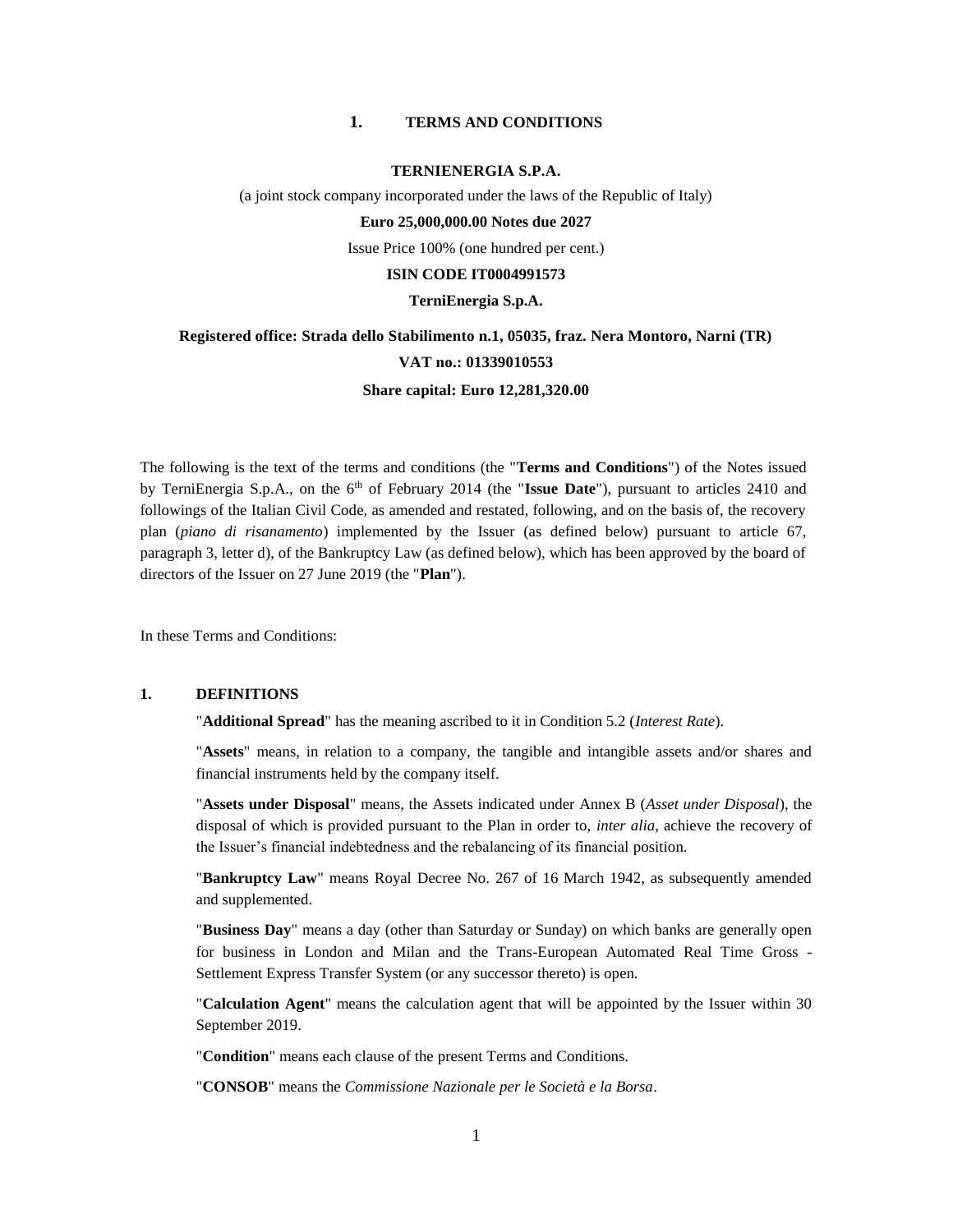"**Day Count Fraction**" means the actual number of days in the Interest Calculation Period divided by 365.

"**Distribution**" means any distribution of dividends pursuant to art. 2433 ff. of the Italian Civil Code (whether in cash or in kind) made by the Issuer to its shareholders.

"**Default Interest**" has the meaning ascribed to it in Condition 5.2 (*Interest Rate*).

"**Early Redemption Date**" has the meaning ascribed to it in Condition 7 (*Events of Default*).

"**EBITDA**" means, in relation to the Issuer, and based on the results of the Issuer's annual financial statements, the algebraic sum of the following items of the "*Profit and Loss Account*" (*Conto Economico*):

1. (+) A) revenues; other operating income; change in inventories of semi-finished and finished products; and

2. (-) B) Costs of raw materials, consumables, and goods for resale; costs for services; personnel costs; other operating costs.

"**Event of Default**" has the meaning ascribed to it in Condition 7 (*Events of Default*).

"**Excess Cash**" indicates, in relation to 31 December of each calendar year and with reference to the Issuer's financial statements approved by it and related to the period ended on the aforementioned date, starting from (and including) 31 December 2020, 100% of the liquidity of TerniEnergia referred to in Article 2424, item C) IV of the Italian Civil Code, net of (i) any payment obligations (including those relating to the payment of taxes and other duties) which are due and payable on the date on which the Excess Cash is from time to time calculated and those that will become due and payable within the following  $6$  (six) months; and (ii) an amount equal to Euro 3,000,000.00 (three million / 00), to be considered as a non-distributable reserve (*riserva non distribuibile*). It is understood that the amounts deriving from the Net Disposal Proceeds will not be taken into consideration for the purposes of the calculation of the Excess Cash.

"**ExtraMOT**" means the multilateral trading facility of financial instruments organized and managed by the Italian Stock Exchange.

"**ExtraMOT PRO**" means the professional segment of the ExtraMOT.

"**Final Maturity Date**" has the meaning ascribed to it in Condition 4 (*Issue Date and Final Maturity Date*).

"**Financial Covenant**" has the meaning ascribed to it in Condition 8 (vi).

"**Group**" means the Issuer and any other entity included, from time to time, in the consolidated financial statement of the Group published according to the regulations of the Italy Star.

"**Insolvency Proceedings**" means any bankruptcy or similar proceeding applicable to any company or other organization or enterprise under the relevant laws of incorporation or operation, and in particular, as for Italian law, including but not limited to the following procedures: *fallimento*, *concordato preventivo*, *liquidazione coatta amministrativa*, and *amministrazione straordinaria delle grandi imprese in stato di insolvenza*.

"**Interest Calculation Period**" means each period starting from an Interest Payment Date (included) and ending on the following Interest Payment Date (excluded); it being understood that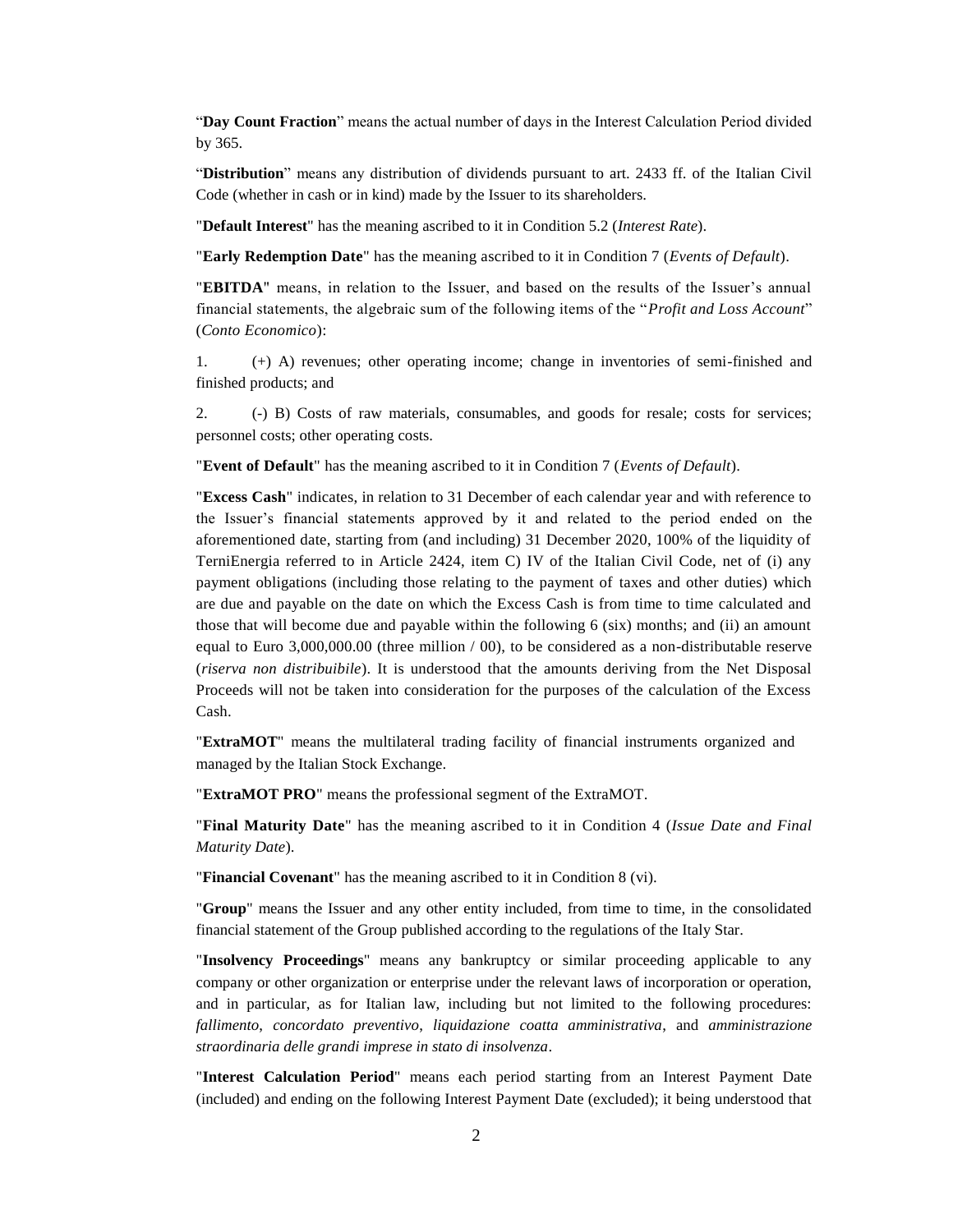the first Interest Calculation Period has started on 6 February 2018 (excluded) and will end on 31 December 2019 (included).

"**Interest Determination Date**" means with respect to each subsequent Interest Calculation Period, the date falling on the second Business Day immediately preceding such Interest Calculation Period.

"**Interest Payment Date**" means, in relation to the interest to be paid on the Principal Amount Outstanding of the Notes, the date falling on 30 June (included) and 31 December (excluded) of each year, provided that the first Interest Payment Date will fall on 31 December 2019 (without prejudice to Condition 6.2).

"**Interest Rate**" means the Original Interest Rate or the New Interest Rate, as applicable.

"**Issuer**" means TerniEnergia S.p.A. a joint stock company (*società per azioni*) incorporated under the laws of the Republic of Italy, with registered office in Strada dello Stabilimento n.1, 05035, fraz. Nera Montoro, Narni (TR), fiscal code, VAT number and registration number with the Company Register of Terni 01339010553, R.E.A. No. TR-89319.

"**Issue Date**" has the meaning ascribed to it in Condition 4 (*Issue Date and Final Maturity Date*).

"**Issue Price**" has the meaning ascribed to it in Condition 2.1 (*Denomination and Price*).

"**Italian Stock Exchange**" means *Borsa Italiana S.p.A.*, with registered office in Milan, Piazza degli Affari, 6.

"**Italy Star**" means the multilateral system of trading organized and managed by Italian Stock Exchange for medium enterprises having a capitalization included between Euro 40,000,000.00 and Euro 1,000,000,000.00.

"**Liens**" means any guarantee, mortgage, pledge, charge or lien or privilege on Assets as security for the obligations of the Issuer and / or any third party (including any form of destination and segregation of Assets).

"**Monte Titoli**" means Monte Titoli S.p.A., with registered office in Milano, Piazza degli Affari n.6.

"**Net Disposal Proceeds**" means the proceeds deriving from the sale of each of the Assets under Disposal, net of: (i) the costs and expenses incurred by the company belonging to the Group that executed the relevant sale of the Asset under Disposal; (ii) the indirect taxes to be paid by the company belonging to the Group that executed the relevant sale of the Asset under Disposal according to the tax system applicable to such company; (iii) any other taxes due by company belonging to the Group that executed the sale of the Asset under Disposal, including those related to the taxable capital gain deriving from the relevant sale, minus the effect of any compensation of tax losses that can be carried forward for any reason whatsoever; (iv) any privileges (*privilegi*) of third parties over the relevant Asset under Disposal; and (v) the amounts linked to the price adjustment and deposit guarantee mechanisms to be maintained in favor of the buyer for the related Asset under Disposal for the period indicated in each sale and purchase agreement in relation to the relevant Asset under Disposal, it being understood that (x) in the event that the price adjustment does not lead to deductions with respect to the "*base*" price, or (y) after the release of the amounts deposited in escrow, even such amounts will be considered Net Disposal Proceeds starting from (a) the expiry of the period necessary for the application of price adjustment in the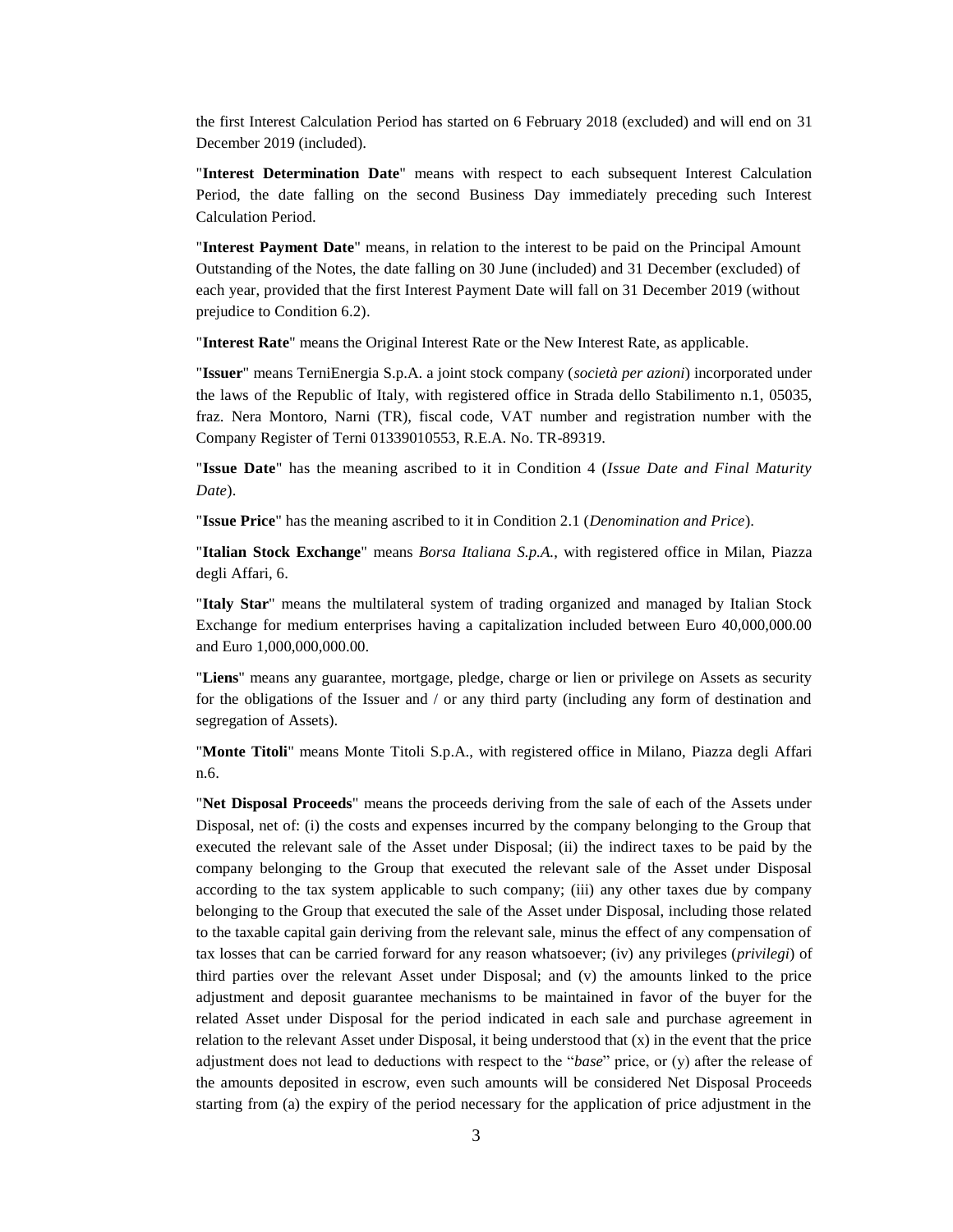case under (x) above (if applicable); and (b) the date of release of the amounts deposited in escrow in the case above (y) above.

"**Net Financial Debt**" or "**NFD**" means, in relation to the Issuer, and based on the results of its annual financial statements, the net financial debt calculated according to *Comunicazione*  CONSOB n. DEM/6064293 dated 28 July 2006, as subsequently amended and supplemented.

"**New Interest Rate**" means the floating rate determined on the grounds of the 6 month EURIBOR Rate + 1.50 % (one point fifty per cent.) *per annum*.

"**Nominal Value**" has the meaning ascribed to it in Condition 2.1 (*Denomination and Price*).

"**Noteholders**" means the beneficial owners of the Notes.

"**Noteholders' Representative**" has the meaning ascribed to it in Condition 13 (*Meetings of the Noteholders*).

"**Notes**" means Euro 25,000,000.00 (twenty-five million/00) notes due 2027 issued by the Issuer.

"**Payment Date"** means, without prejudice to Conditions 6.2 to 6.4, in relation to the Principal Amount Outstanding of the Notes to be paid, the following payment dates: (i) 31 December 2019 (being the first Payment Date); (ii) 31 December 2020; and (iii) starting from 31 December 2020 (excluded) until the Final Maturity Date (included), the date falling on 30 June and 31 December of each year.

"**Original Interest Rate**" means the fixed rate determined on the basis of the Actual/Actual (ICMA) (Following Business Day Convention – unadjusted) equal to 6.875% (six point eight seventy five per cent.) *per annum.*

"**Principal Amount Outstanding**" means without prejudice to Conditions 6.2 to 6.4, (i) until 31 December 2019 (excluded) Euro 25,000,000.00 (twenty-five million/00), and (ii) after 31 December 2019 (included), at any Payment Date, (a) the aggregate of the Nominal Value of the Notes; *minus* (b) the aggregate of all repayments of principal made in respect of the Notes.

"**Qualified Investors**" means those investors that meet the criteria provided under Annex II of the Directive 2014/65/EU (*MiFID II*) and Annex 3 of the rules of intermediaries approved by CONSOB with the resolution no. 16190 of 29 October 2007.

"**Reference Date**" means 31 December of each year starting from 31 December 2014, with respect to any annual financial statement of the Issuer.

"**Rules of ExtraMOT**" means the rules of the ExtraMOT issued by the Italian Stock Exchange in force from 8 June 2009, as subsequently amended and supplemented.

" $\text{TUF}$ " means the Italian Legislative Decree no. 58 dated February 24<sup>th</sup>, 1998, as subsequently amended and supplemented.

"**Usury Law**" means Italian Law No. 108 of 7 March 1996, as subsequently amended and supplemented.

"**Valuation Date**" means the first Business Day falling after 30 calendar days following approval of the Issuer's annual financial statements and in any case 210 calendar days following the Reference Date referring to any annual financial statement of the Issuer.

#### **2. NOTES**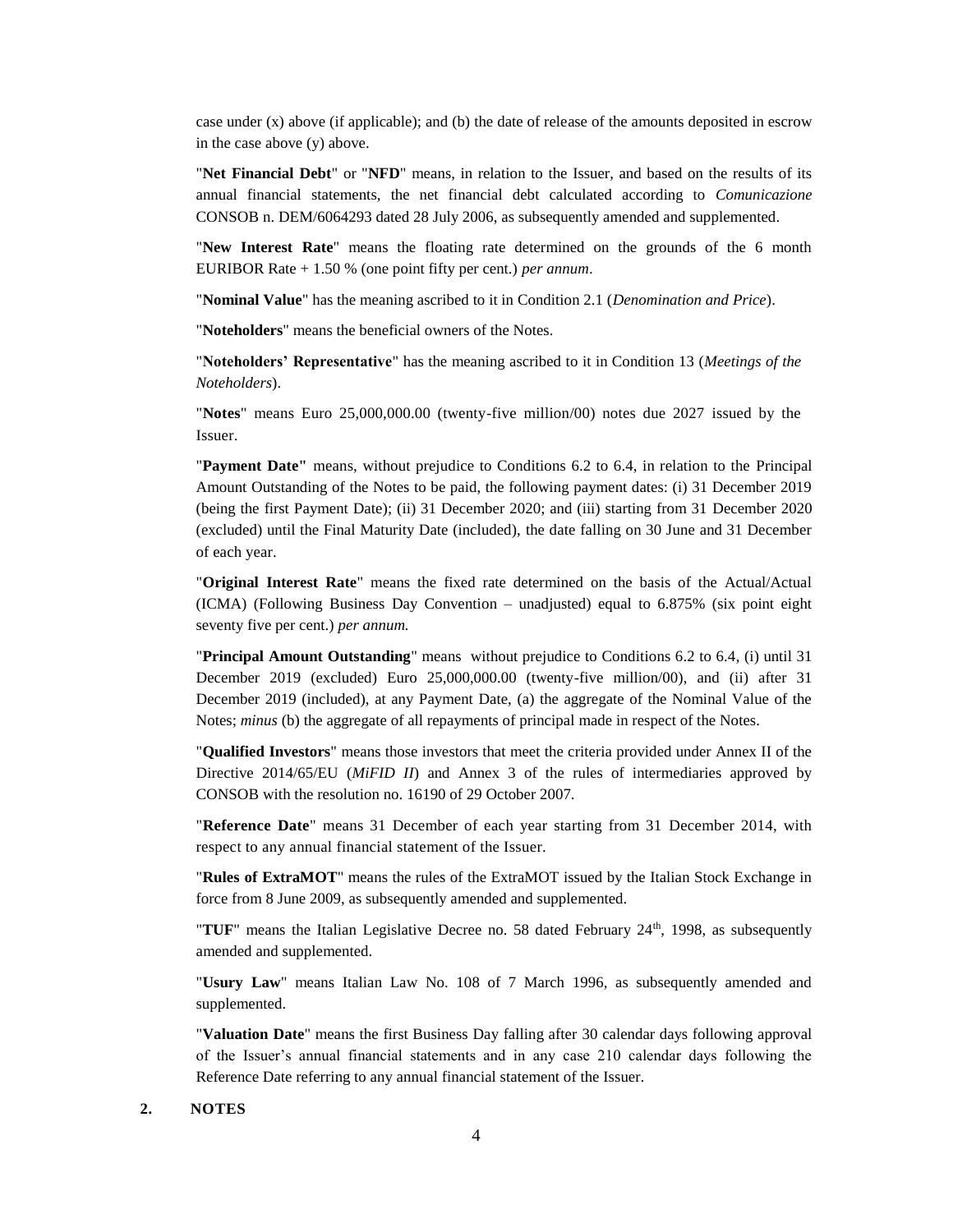### **2.1 Denomination and Price**

The total amount of the Notes issued is equal to Euro 25,000,000.00 (twenty-five million/00, issued in a minimum denomination of Euro 100,000.00 (one hundred thousand/00) and additional increments of Euro 100,000.00 (one hundred thousand/00) thereafter (the "**Nominal Value**")).

The Notes have been issued for a price equal to 100% (one hundred per cent.) of their Nominal Value, *i.e.* for a price equal to Euro 100,000.00 (one hundred thousand/00) for each Note (the "**Issue Price**").

#### **2.2 Form and Title**

The Notes have been issued in bearer and dematerialised form and are wholly and exclusively deposited with *Monte Titoli*. The Notes are and will at all times be evidenced by book - entries in accordance with the provisions of Articles 83-*bis* et seq. of the TUF and Regulation 22 February 2008 jointly issued by CONSOB and Bank of Italy, both as amended from time to time.

Any transaction regarding the Notes (including transfers and the establishment of Liens), as well as the exercise of proprietary rights, may only be made in accordance with the provisions of Articles 83-*bis* et seq. of the TUF. The Noteholders will not be able to request delivery of the documents representative of the Notes, save for the right to request the certification referred to in Articles 83 *quinquies* and 83-*sexies* of the TUF.

### **2.3 Status and guarantees**

The Notes are obligations solely of the Issuer and are not obligations of, or guaranteed by, any other legal entity or natural person. In respect of the obligation of the Issuer to repay principal and pay interest on the Notes, the Notes will rank *pari passu* and without any preference or priority among themselves except for the obligations of the Issuer which are preferred according to the general provisions required by law.

The Notes have not been and will not be convertible into shares or participation rights in the share capital of the Issuer nor any other company. Therefore, the Noteholders will not have any right to direct and/or indirect control the management of the Issuer or any other company.

### **3. SUBSCRIPTION AND TRANSFER OF THE NOTES**

The Notes have been ad shall be exclusively placed to, and successively held by and retransferred to, Qualified Investors.

The Notes have been issued with exemption from the obligation to publish a prospectus for the purposes of Article 100 of the TUF and Article 34-*ter* of Regulation adopted by Consob Resolution no. 11971/1999, as subsequently amended and supplemented.

The Notes have not been, and will not be, registered under the U.S. Securities Act of 1933, as subsequently amended or supplemented, or any other applicable securities law in force in Canada, Australia, Japan or any other country in which the transfer and/or the subscription of the Notes is not permitted by the relevant authorities.

Notwithstanding the foregoing, any transfer of the Notes to any of abovementioned Countries, or in Countries other than Italy and to non-residents or entities not incorporated in Italy, will be allowed only in the following circumstances: (i) to the extent which is expressly permitted by the laws and regulations applicable in the Country in which it is intended to transfer the Notes, or (ii) if applicable laws and regulations in force in these Countries provide for the specific exemptions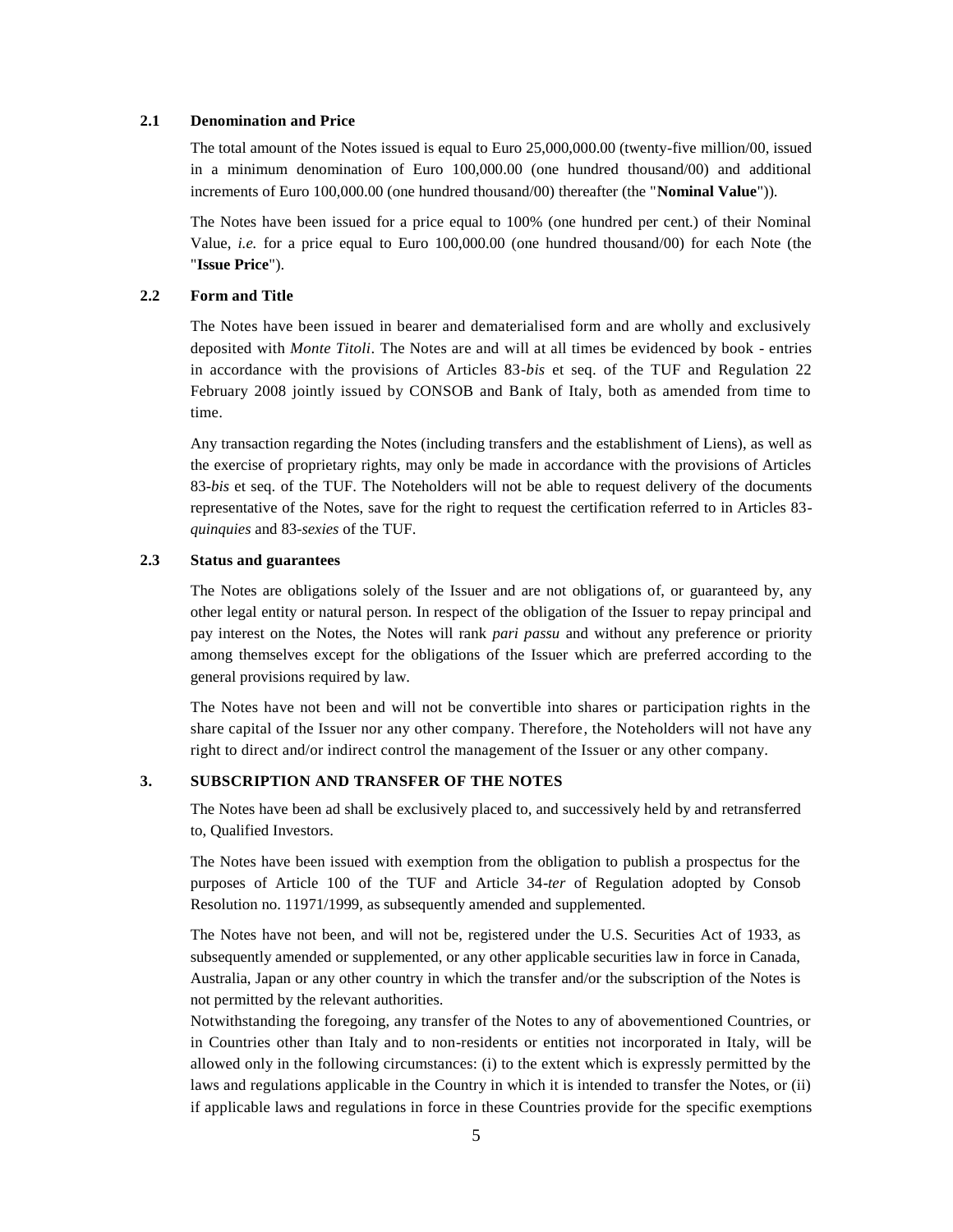that allow the transfer of the Notes.

The transfer of the Notes will be made in compliance with all applicable regulations, including the provisions relating to anti-money laundering referred to in Italian Legislative Decree no. 231/2007, as subsequently amended and supplemented.

#### **4. ISSUE DATE AND FINAL MATURITY DATE**

The Notes have been issued on the 6th of February 2014 (the "**Issue Date**").

The final maturity date will fall on 31 December 2027 (the "**Final Maturity Date**") (without prejudice to Condition 7 (*Events of Default*)).

### **5. INTEREST**

**5.1** Starting from 6 February 2018 (included) to 1 July 2018 (excluded), interest accrued (expressly excluding the Default Interest) on the Principal Amount Outstanding of the Notes, at the Original Interest Rate, and will be paid in Euro, in arrear, on the first Interest Payment Date, without prejudice to Condition 6.2.

Starting from 1 July 2018 (included) to the earlier of (a) the Early Redemption Date (excluded); and (b) the Final Maturity Date (excluded), interest accrued (expressly excluding the Default Interest) and will accrue on the Principal Amount Outstanding of the Notes, at the New Interest Rate, and will be paid in Euro, in arrear, on each Interest Payment Date, starting from the first Interest Payment Date, without prejudice to Condition 6.2.

Interest accrued on the Principal Amount Outstanding of the Notes will be calculated by the Calculation Agent on each Interest Determination Date.

Interest shall cease to accrue on any part of the Principal Amount Outstanding of the Notes from the due date for redemption of such part (included), unless payment of principal due and payable but unpaid is improperly withheld or refused, whereupon interest shall continue to accrue on such principal (as well after as before any judgment) at the rate from time to time applicable to the Notes.

#### **5.2 Interest Rate**

Starting from 1 July 2018 (included) to the Final Maturity Date (excluded), the amount of the semiannual coupons shall be calculated on the basis of the following formula:

*C = NV (6 month EURIBOR Rate + 1.50 %) x Day Count Fraction*

### *"NV" means the Nominal Value*

On any Valuation Date (starting from the Valuation Date falling in 2021 (included)), should the value related to the EBITDA of the Issuer result to be higher than the one envisaged by the Plan by 10% or more, as from the first day of the Interest Calculation Period following the relevant Valuation Date, the New Interest Rate will be increased by an additional spread of 50 *basis points* (the "**Additional Spread**"). As a consequence of the application of the Additional Spread, the amount of the semi-annual coupon shall be calculated on the basis of the following formula:

*C = NV (6 month EURIBOR Rate + 1.50 % + Additional Spread) x Day Count Fraction*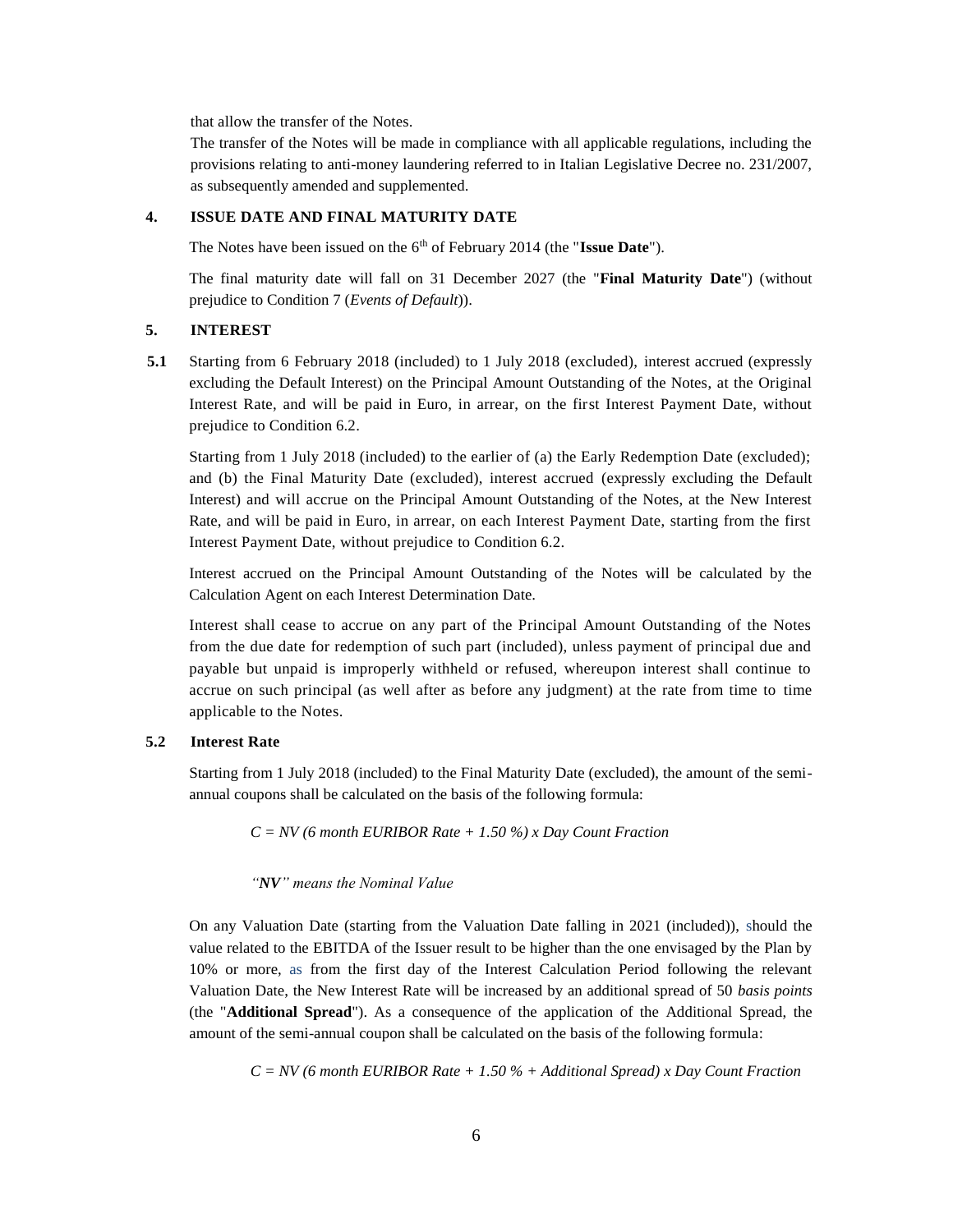#### *"NV" means the Nominal Value*

"**Euribor**" means the 6 months rate at which wholesale funds in euro could be obtained by credit institutions in the EU and EFTA countries in the unsecured money market. It is administered by the European Money Markets Institute (EMMI). For the relevant 6 months period, EURIBOR is published daily on every TARGET day, at or shortly after 11 a.m. CET for each of the defined tenors and the rate will be displayed on page EURIBOR01 of the Reuters screen (or any replacement Reuters page which displays that rate), or on the appropriate page of such other information service which publishes that rate from time to time in place of Reuters. If the relevant screen page is not available, the Calculation Agent shall request each of the three leading banking operators in the European Union, to provide the Calculation Agent with its bid rate or offered quotations for the EURIBOR at or shortly after 11 a.m. CET. The Calculation Agent with such bid rate or offered quotations, will determine the arithmetic mean (rounded if necessary to the fifth decimal place) of the bid rates or offered quotations. If on any Interest Determination Date less than three or none of the leading banking operators in the European Union provides the Calculation Agent with such bid rates or offered quotations, the interest Rate for the relevant Interest Calculation Period shall be the rate per annum which the Calculation Agent determines as being the arithmetic mean (rounded if necessary to the fifth decimal place) of the rates, as communicated to (and at the request of) the Calculation Agent by the leading banking operators in the European Union or any two or more of them at which such banks were offered, at approximately 11 a.m. CET., deposits in Euro for a period equal to that which would have been used for the EURIBOR by leading banks in the Euro-zone inter-bank market. Should the Euribor rate be negative, the parties conventionally agree that it shall be considered at a value equal to zero.

The EURIBOR has been qualified as a critical benchmark and may be subject, in the future, to cessations or changes in the calculation method in relation to one or more tenors, as already occurred on 14 June 2018 when EMMI approved the cessation of the 2 week, 2 month and 9 month tenors. Therefore, if EURIBOR cannot be determined in according with the foregoing provisions , EMMI will identify an acceptable substitute benchmark, in compliance with article 28(1) of the European Regulation 2016/1011. Until such substitute benchmark has not been identified, the Calculation Agent will use the last recorded value of the EURIBOR.

Should the Issuer fail to pay any amount payable by it in relation to the Notes, it shall pay the Interest Rate on the overdue amount plus a margin of 2% (two per cent) *per annum*, in accordance with the applicable regulation (the "**Default Interest**"), to be calculated by the Calculation Agent from the date on which this payment should have been made (included) until the date of actual payment (excluded).

If the relevant Interest Rate and / or the relevant Default Interest exceed the limits provided by the Usury Law, they shall be deemed automatically reduced (for the period strictly necessary) to the maximum interest rate allowed by such law to be calculated by the Calculation Agent.

### **6. REDEMPTION, PURCHASE AND CANCELLATION**

6.1 Without prejudice to Conditions 6.2 to 6.4, unless previously redeemed in full and cancelled in accordance with these Terms and Conditions, the Notes will be redeemed according to the following amortization plan: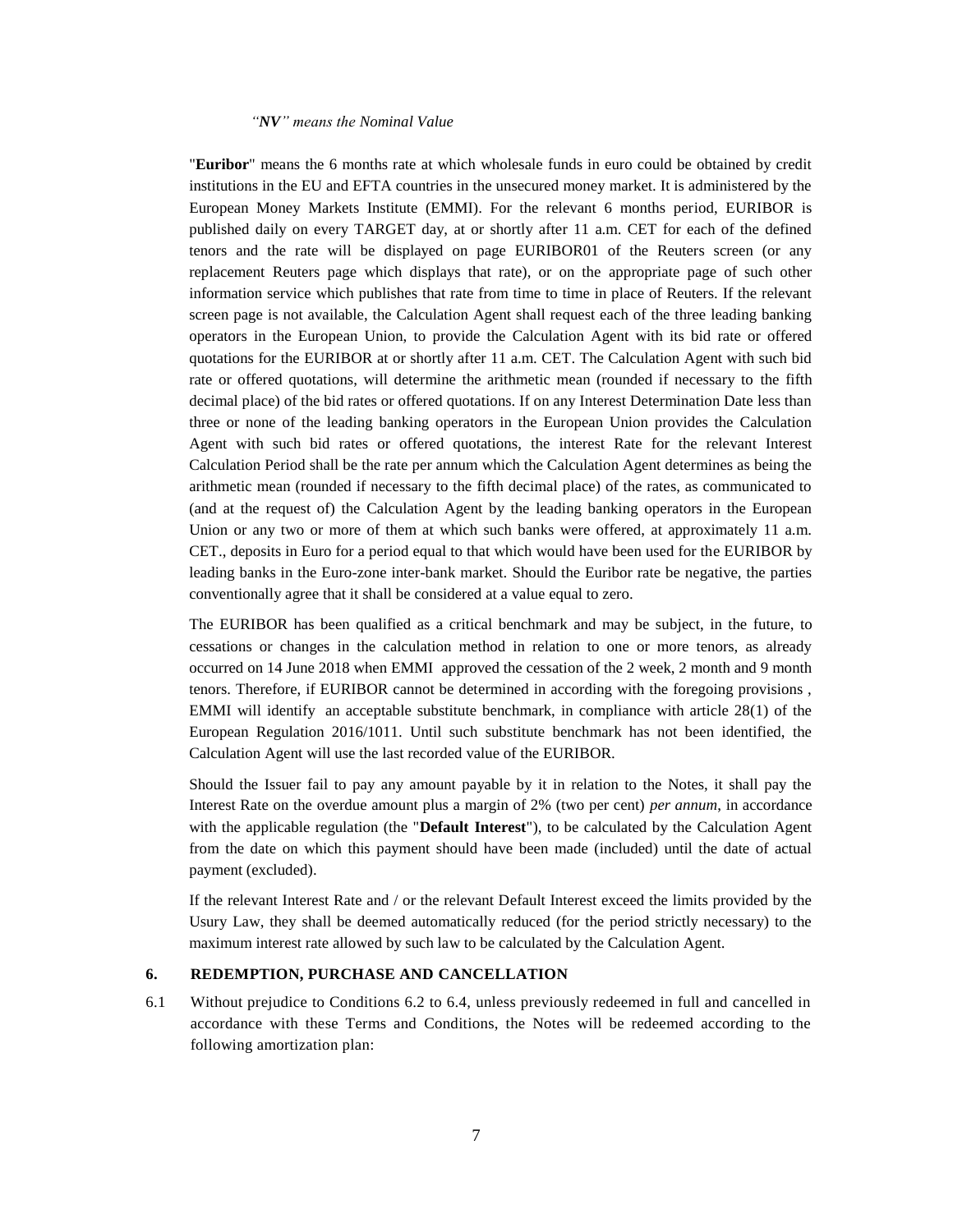| <b>Payment Date</b> | <b>Principal Outstanding Amount</b> |
|---------------------|-------------------------------------|
| 31/12/2019          | 2,470,888                           |
| 31/12/2020          | 5,797,332                           |
| 30/06/2021          | 872,593                             |
| 31/12/2021          | 872,593                             |
| 30/06/2022          | 1,752,925                           |
| 31/12/2022          | 1,752,925                           |
| 30/06/2023          | 1,113,694                           |
| 31/12/2023          | 1,113,694                           |
| 30/06/2024          | 940,729                             |
| 31/12/2024          | 940,729                             |
| 30/06/2025          | 1,551,006                           |
| 31/12/2025          | 1,551,006                           |
| 30/06/2026          | 1,590,335                           |
| 31/12/2026          | 1,590,335                           |
| 30/06/2027          | 544,608                             |
| 31/12/2027          | 544,608                             |
| <b>Total</b>        | 25,000,000                          |

| <b>Payment Date</b> | <b>Amortisation plan for Nominal Value</b> |
|---------------------|--------------------------------------------|
| 31/12/2019          | 9,885                                      |
| 31/12/2020          | 23,189                                     |
| 30/06/2021          | 3,490                                      |
| 31/12/2021          | 3,490                                      |
| 30/06/2022          | 7,012                                      |
| 31/12/2022          | 7,012                                      |
| 30/06/2023          | 4,455                                      |
| 31/12/2023          | 4,455                                      |
| 30/06/2024          | 3,763                                      |
| 31/12/2024          | 3,763                                      |
| 30/06/2025          | 6,204                                      |
| 31/12/2025          | 6,204                                      |
| 30/06/2026          | 6,361                                      |
| 31/12/2026          | 6,361                                      |
| 30/06/2027          | 2,178                                      |
| 31/12/2027          | 2,178                                      |
| <b>Total</b>        | 100,000                                    |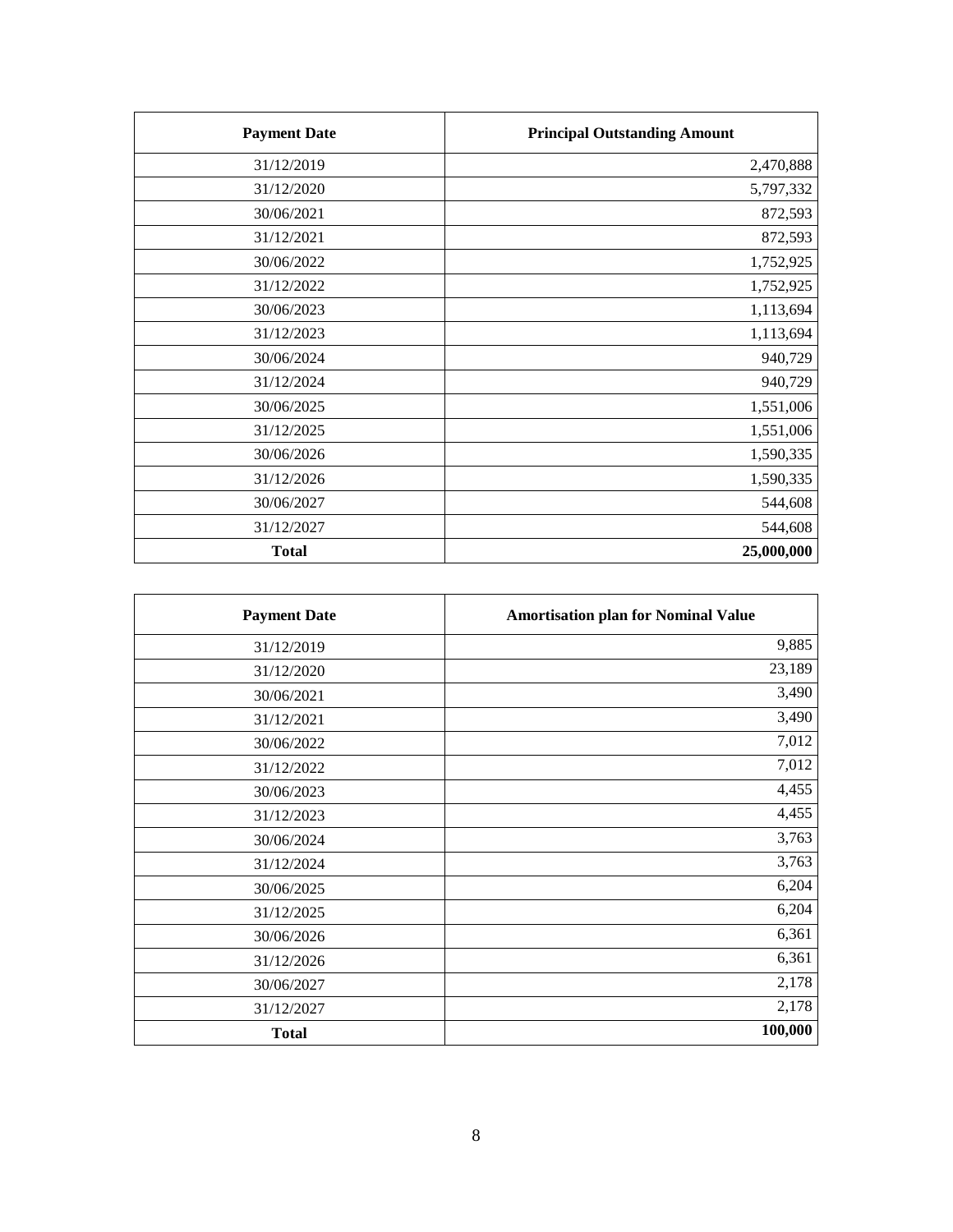- 6.2 Without prejudice to the above, the Issuer and the Noteholders hereby expressly agree and acknowledge that, should the Issuer for any reason whatsoever fail to comply (in whole or in part) with its payment obligations towards the Noteholders falling on 31 December 2019 pursuant to the amortization plan under Condition 6.1 above, then the maturity of such payment obligations, being equal to the difference between (i) the amount due on 31 December 2019 in relation to the Notes; and (ii) the amount effectively paid on 31 December 2019 in relation to the Notes, should automatically be postponed to 31 December 2020. As a consequence, the amount due by the Issuer to the Noteholders on 31 December 2020, will be equal to the sum of (i) the amount due on 31 December 2020 pursuant to the amortization plan under Condition 6.1; *plus* (ii) the positive difference between (a) the amount (including principal and interest) which should have been paid by the Issuer on 31 December 2019 in the absence of the automatic postponement of the relevant payment obligation; and (b) the amount effectively paid by the Issuer on such Payment Date. The Issuer and the Noteholders hereby expressly agree and acknowledge that the failure by the Issuer to comply with its payment obligations falling on 31 December 2019 does not constitute an event of default under Condition 7(a).
- 6.3 The Issuer, undertakes to utilize any Excess Cash resulting from the report delivered to the Noteholders (also through the Noteholders' Representative, if any) according to Condition 8 (xii), within 30 (thirty) Business Days from the date of approval of the Issuer's annual financial statements, starting from the Issuer's annual financial statements which will be approved on 31 December 2020, towards the repayment of the Principal Amount Outstanding of the Notes in accordance with the priority of payments provided under the Plan.
- 6.4 The Issuer undertakes to utilize the 100% of Net Disposal Proceeds within 20 (twenty) Business Days from the availability of such amounts, towards the repayment of Principal Amount Outstanding of the Notes in accordance with the priority of payments provided under the Plan.
- 6.3 If the Final Maturity Date should fall on a day other than a Business Day, it will be postponed to the next following Business Day without any additional amount in favor of the Noteholders.
- 6.4 For the purposes of Condition 6.2 above, the Issuer undertakes to inform in writing, within December 15, 2019, the Italian Stock Exchange of its incapability to comply (in whole or in part) with its payment obligations towards the Noteholders falling on 31 December 2019 pursuant to the amortization plan under Condition 6.1 above. Should the Issuer be able to comply only partially with its payment obligations towards the Noteholders falling on 31 December 2019, the aforementioned information shall also include the amount of the Principal Amount Outstanding of the Notes which will be paid to the Noteholders on 31 December 2019.

#### **7. EVENTS OF DEFAULT**

The absolute majority of the Noteholder or the Noteholders' Representative, as the case may be, shall have the right to request the early redemption of the Notes upon the occurrence of any of the following conditions (each event below shall be treated as "**Event of Default**"):

**(a) Payment Default**: without prejudice to Condition 6.2, any failure of the Issuer to pay any principal or interest amounts payable on the Notes (including the payments to be made under Conditions 6.3 and 6.4 above) unless such failure is due to an administrative or technical error which is not due to willful misconduct (*dolo*) or gross negligence (*colpa grave*) of the Issuer and the relevant payment is performed within 5 (five) Business Days from the relevant discovery of the administrative or technical error.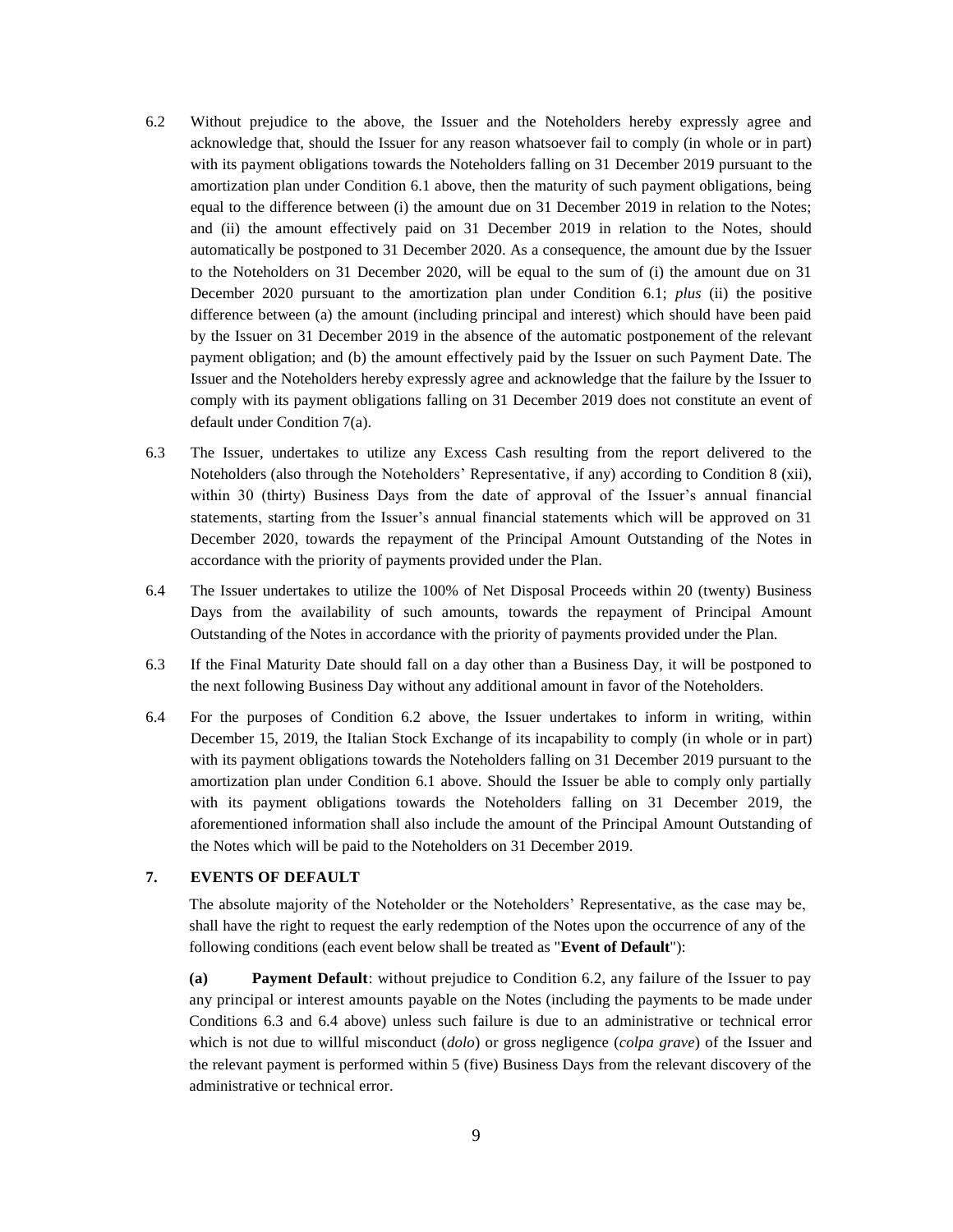**(b) Insolvency Proceedings of the Issuer**: (i) judicial steps have been taken against the Issuer aimed at commencing any Insolvency Proceedings, and/or (ii) the Issuer is subject to any Insolvency Proceedings; provided that the above subparagraphs (i) and (ii) shall not apply to any proceeding which is discharged, stayed or dismissed within 120 (one hundred twenty) days from its commencement, and/or (iii) the Issuer is subject to any of the situation described in article 2447 of the Italian Civil Code, save for what provided under Condition  $8(v)$ .

**(c) Transfer of Assets to creditors**: the transfer of Assets to creditors by the Issuer pursuant to Article 1977 of the Italian Civil Code.

**(d) Liquidation**: the adoption of a resolution of the competent body of the Issuer whereby it is resolved the winding up of the Issuer.

**(e) Litigation:** the filing against the Issuer of any litigation, arbitration or administrative proceedings (including any dispute with any statutory or governmental authority) for amounts exceeding Euro 5,000,000.00 (five million/00); provided that this subparagraph shall not apply to any litigation, arbitration or administrative proceedings which is discharged, stayed or dismissed within 120 (one hundred twenty) days of its commencement.

**(f) Covenants**: any of the covenants under Condition 8 (*Covenants by the Issuer*) is not complied with by the Issuer; provided that if the circumstances that gave rise to that event may be remedied, are not remedied within 180 (one hundred eighty) days since the date on which the Issuer is aware of such circumstance.

**(g) Cross default of the Issuer**: the failure by the Issuer to fulfill any payment obligation (other than those payment obligations arising from the Notes) in compliance with the deadlines provided under the Plan, for amounts exceeding, in aggregate, Euro 3,000,000.00 (three million/00) unless such payment/s is/are made within 60 (sixty) days starting from the relevant failure;

**(h) Force Majeure Events**: the occurrence of force majeure events, such as wars, revolutions, embargos, actions by civil and/or military authorities, earthquakes, floods, droughts, water pollution, power lines breaks that persist for a period exceeding 60 (sixty) non-consecutive calendar days in the same solar year and from which on the expiry of the 60 (sixty) days derives an Event of Default.

**(i) Compulsory nationalization of the Issuer's assets**: nationalization, expropriation or dispossession by a government, public or regulatory body of the Assets of the Issuer.

**(j) Unlawfulness**: it is or will become unlawful for the Issuer to perform or comply with any of its obligations under, or in respect of, the Notes or the present Terms and Conditions, or an event occurs, as a consequence of which one or more obligations of the Issuer under the present Terms and Conditions become invalid, illegal, or cease to be effective or enforceable.

**(k) Delisting**: the adoption of an act or measure whose consequence is the delisting of the Notes or the delisting of shares of the Issuer.

**(l) Others**: any laws, decrees and resolutions enacted by the Italian Government or any political sub-division thereof, including any Region, are revoked or amended or new laws, decrees and resolutions are enacted so that interests of the Noteholders are negatively affected in a material manner.

On the first Business Day following a 90 (ninety) days prior request of early redemption (the "**Early Redemption Date**") to be sent by registered letter addressed to the Issuer's registered office,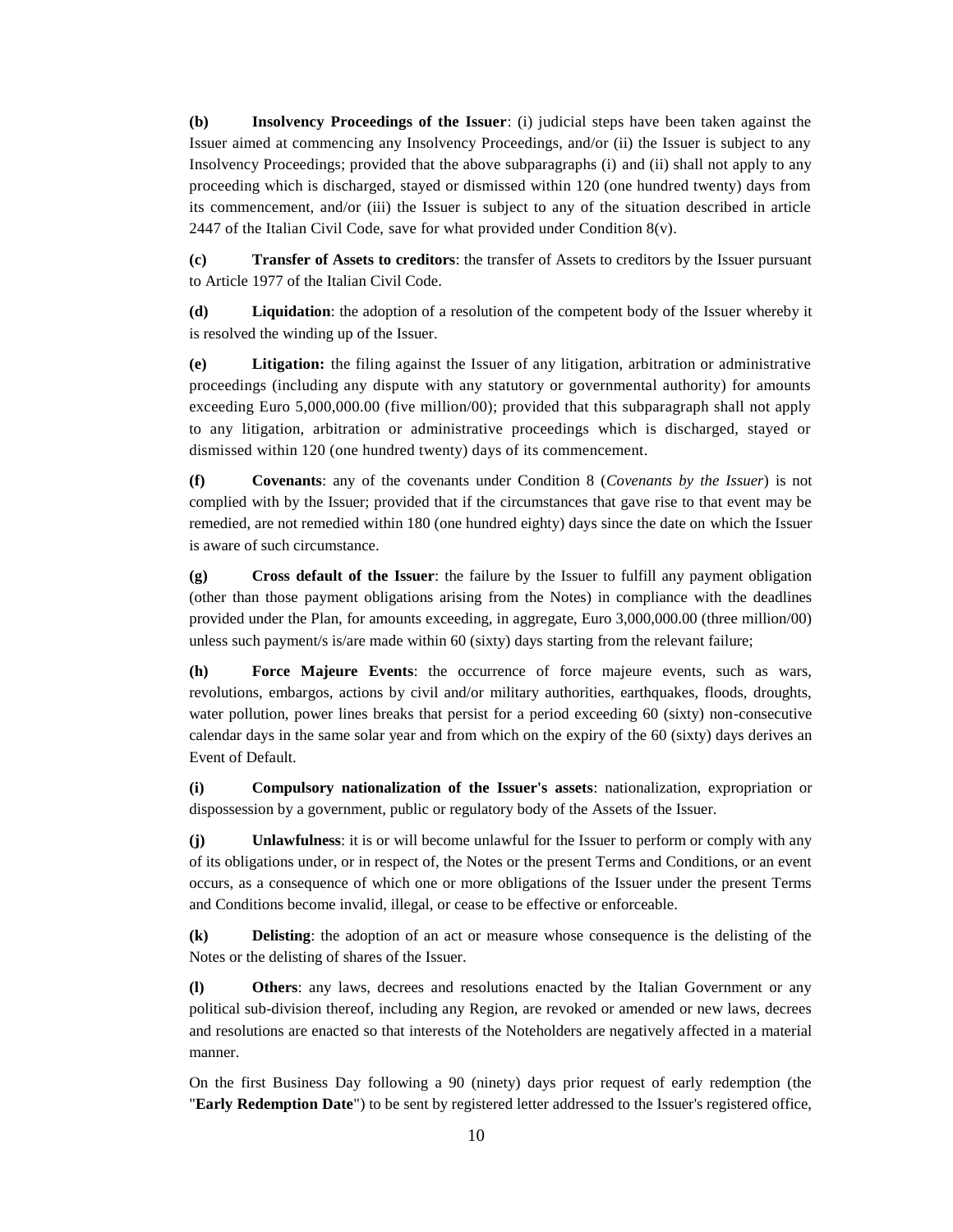or according to other modalities as required by the Italian Stock Exchange (for example, through publication on the website of the Issuer), the amounts payable by the Issuer to the Noteholders shall become immediately due and payable with respect to the principal and all interest accrued on the Notes.

#### **8. COVENANTS BY THE ISSUER**

For so long as any Note remains outstanding, the Issuer shall, unless a written waiver is provided by the absolute majority of the Noteholders or the Noteholders' Representative, as the case may be:

- (i) maintain its properties, machinery and, equipment in good condition, as well as to take out and maintain adequate insurance coverage in place with leading insurance companies in relation to them, in accordance with good commercial practice;
- (ii) not approve or carry out extraordinary transactions of any kind, other than those provided by the Plan, including without limitation special transactions on its own share capital, corporate transformations (*trasformazioni*), merger (*fusioni*) or spin-off (*scissioni*);
- (iii) without prejudice to Condition 8 (ii) above, not change its by-laws *(atto costitutivo*  and *statuto*) in any material respect and shall not change the date of its financial year's end;
- (iv) ensure that all of its corporate books are correct, complete, accurate and not misleading in all material respects, and are regularly kept in accordance with the laws and accounting standards;
- (v) not reduce its own share capital, except for the mandatory cases provided for by law; and, in the event that the Issuer's share capital is reduced due to losses pursuant to applicable laws, ensure that, no later than 60 (sixty) Business Days from the resolution approving such reduction, the Issuer's share capital required by applicable laws is restored;
- (vi) ensure that the financial covenant related to ratio between Net Financial Debt/EBITDA (the "**Financial Covenant**") complies on each Valuation Date, starting from the Valuation Date falling on 2021, with the following values:

| <b>Issuer's Financial Covenant</b> |      |      |      |      |      |      |      |      |       |
|------------------------------------|------|------|------|------|------|------|------|------|-------|
| I€                                 | 2019 | 2020 | 2021 | 2022 | 2023 | 2024 | 2025 | 2026 | 2027  |
| <b>PFN</b> / Ebitda                | n.s. | 4.8x | 2,9x | 2,0x | 7х.  | 1.4x | 0,8x | 0,3x | n.s.l |

(vii) publish on its own website the annual and semi-annual consolidated financial statements for each financial year following the Issue Date, until the full redemption of the Notes and ensure that any such annual consolidated financial statements are audited by an external auditor in accordance with the abovementioned Legislative Decree no. 39 dated 27 January 2010; publish on its own website the Admission Document, the present Terms and Conditions and, on each Valuation Date, the result of the calculation performed by the Issuer of the Financial Covenant; promptly notify to the Noteholders the occurrence of any failure by the Issuer to fulfill its obligations under the present Terms and Conditions or any event which may cause an Event of Default;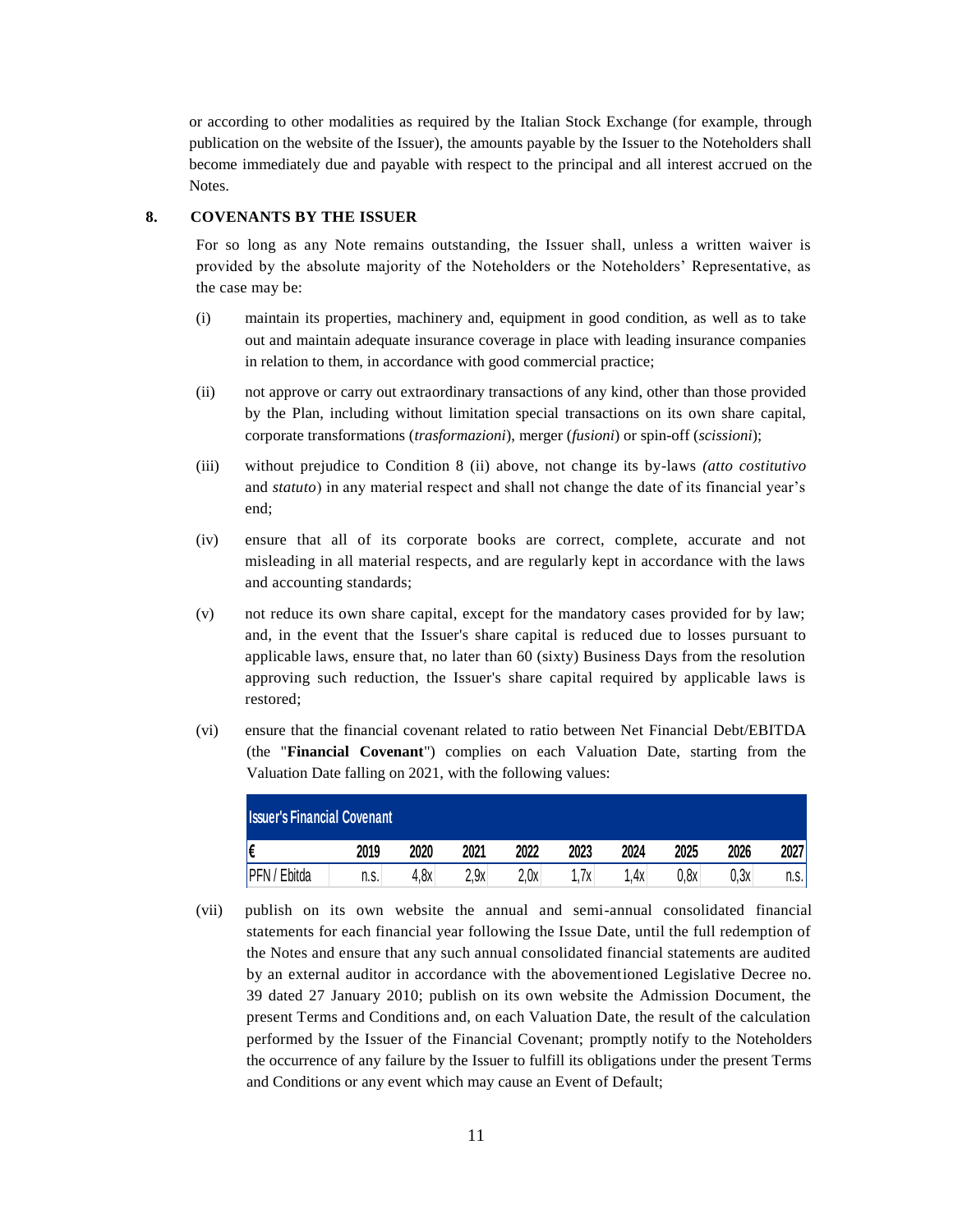- (viii) promptly notify to the Noteholders the occurrence of legal proceedings of any kind and/or proceedings commenced by the Italian Tax Agency (*Agenzia delle Entrate*) against the Issuer for amounts exceeding Euro 1,000,000.00 (one million/00);
- (ix) comply with all applicable provisions of the Rules of ExtraMOT in order to avoid any kind of sanction, as well as the revocation or exclusion of the Notes by decision of the Italian Stock Exchange;
- (x) diligently fulfill all the obligations undertaken by the Issuer towards Monte Titoli, in relation to the centralized management of the Notes;
- (xi) promptly notify to the Noteholders any suspension and/or revocation and/or exclusion of the Notes or the shares of the Issuer from trading under the ExtraMOT PRO or the Italy Star, as the case may be;
- (xii) deliver to the Noteholders (also through the Noteholders' Representative, if any) within 30 (thirty) Business Days from the approval of the relevant annual financial statement of the Issuer, a report indicating from time to time the existence of any Excess Cash specifying the relevant amount (if any);
- (xiii) not make any Distribution until the full and unconditional redemption of the Notes;
- (xiv) ensure that the shareholder loans are subordinated to the full and unconditional redemption of the Notes;
- (xv) not take any step or institute any proceeding for the purpose of obtaining a reduction in the rate of interest applicable to the Notes or total cancellation of all payable interest; and
- (xvi) promptly notify the Noteholders the rating assigned to the Issuer and/or the Notes (if such rating is available) and any variation thereto.

### **9. PAYMENTS**

Payments of principal and interest in respect of the Notes will be credited, according to the instructions of Monte Titoli, by authorized intermediaries.

Payments of principal and interest in respect of the Notes are subject in all cases to any fiscal or other applicable laws and regulations applicable in the place of payment.

Should any Payment Date and / or any Interest Payment Date fall on a day that is not a Business Day, then any such payment due on the relevant Payment Date and / or in the relevant Interest Payment Date will be postponed to the next day that is a Business Day; provided that interests shall not accrue from the relevant Interest Payment Date (included) to the relevant date of payment (excluded).

### **10. ADMISSION TO TRADING**

The Issuer has filed with the Italian Stock Exchange for admission to trading of the Notes on the ExtraMOT PRO.

The decision of the Italian Stock Exchange and the date of commencement of trading of the Notes on the ExtraMOT PRO, together with the functional information to trading shall be communicated by the Italian Stock Exchange with a notice, pursuant to Sec. 11.6 of the Guidelines contained in the regulation for the management and operation of the ExtraMOT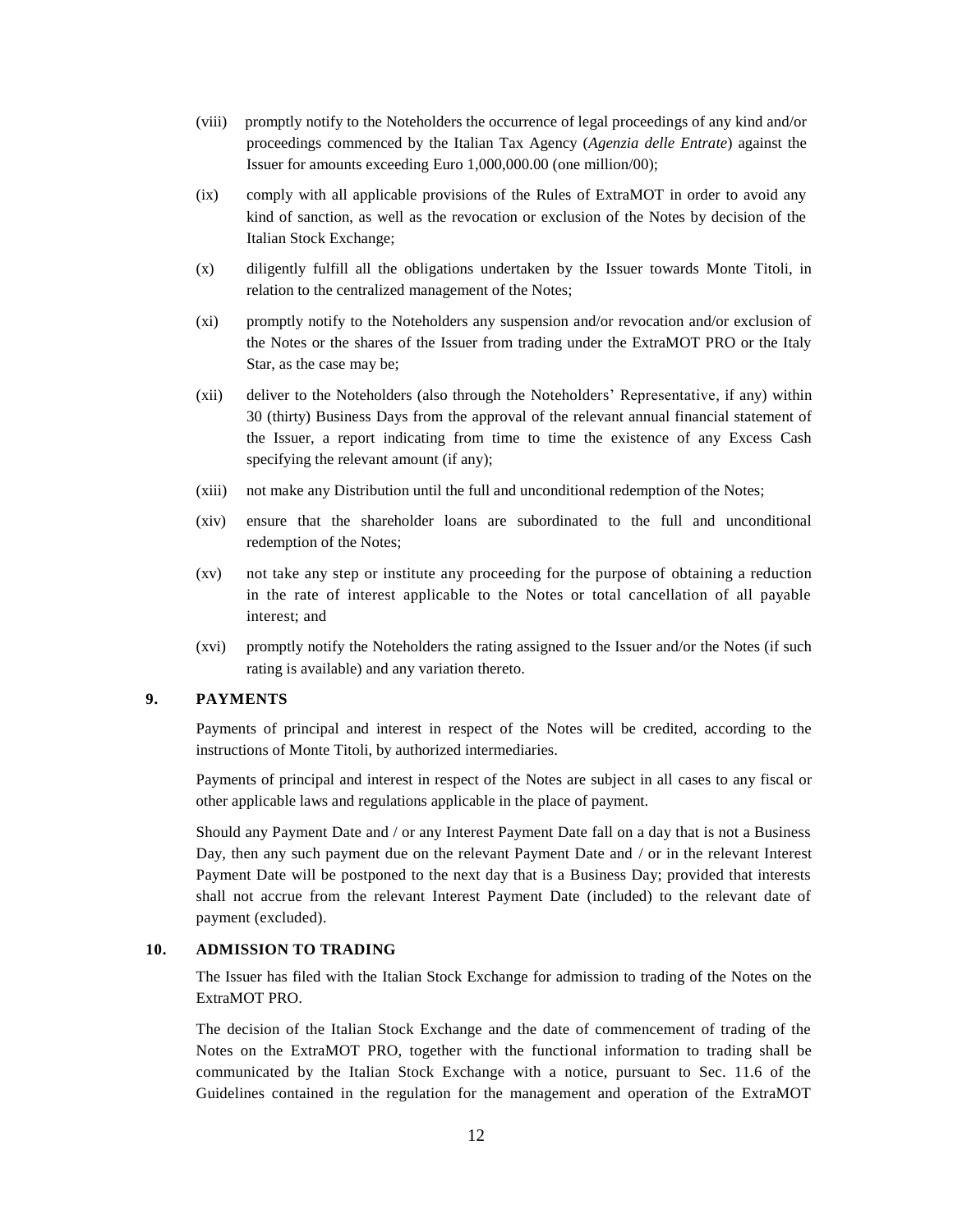issued by the Italian Stock Exchange, and effective from June 8, 2009 (as amended and supplemented from time to time).

The Notes are not traded in a regulated market "*mercato regolamentato*" therefore are not subject to the Commission Regulation (EC) No 809/2004.

### **11. RESOLUTIONS AND AUTHORIZATIONS RELATING TO THE NOTES**

The issuance of the Notes was approved by the board of directors of the Issuer on 27 January 2014. In particular, the Issuer has approved to proceed with the issuance of the Notes for a maximum aggregate nominal value equal to Euro 25.000.000,00 (twenty-five million/00).

## **12. RESOLUTION AND AUTHORIZATIONS RELATING TO THE AMENDMENTS OF THESE TERMS AND CONDITIONS**

The amendments to the Terms and Conditions of the Notes were approved by the board of directors of the Issuer, in the same context of the approval of the Plan, on 27 June 2019.

### **13. MEETINGS OF THE NOTEHOLDERS**

The Noteholders may convene a meeting in order to protect common interests related to the Notes. All meetings of the Noteholders will be held in accordance with applicable provisions of Italian law in force at the time. In accordance with Article 2415 of the Italian Civil Code, the meeting of Noteholders is empowered to resolve upon the following matters: (i) the appointment and revocation of a Noteholders' representative (the "**Noteholders' Representative**"), (ii) any amendment to these Terms and Conditions, (iii) motions by the Issuer for the composition with creditors (*amministrazione controllata* and *concordato preventivo*); (iv) establishment of a fund for the expenses necessary for the protection of the common interests of the Noteholders and the related statements of account; and (v) any other matter of common interest to the Noteholders.

Such a meeting may be convened by the board of directors of the Issuer or the Noteholders' Representative at their discretion and, in any event, in accordance with the provisions of Article 2415 of the Italian Civil Code. If the meeting has not been convened following such request of the Noteholders, the same may be convened by a decision of the competent court in accordance with the provisions of Article 2367 of the Italian Civil Code. Every such meeting shall be held at a place as provided pursuant to Article 2363 of the Italian Civil Code.

Notwithstanding the provisions of article 2415, third paragraph, of the Italian Civil Code, any meeting of the Noteholders will be validly held if there are one or more persons present being or representing Noteholders holding at least the absolute majority of the Principal Amount Outstanding of the Notes at that time.

Notwithstanding the provisions of article 2415, third paragraph, of the Italian Civil Code, the majority required to pass a resolution at any meeting (including any adjourned meeting) convened to vote on any resolution will be one or more persons holding or representing at least the absolute majority of the Principal Amount Outstanding of the Notes at that time.

Officers and statutory auditors of the Issuer shall be entitled to attend the Noteholders' meetings but not participate or vote with reference to the Notes held by the Issuer. Any resolution duly passed at any such meeting shall be binding on all the Noteholders, whether or not they are present at the meeting.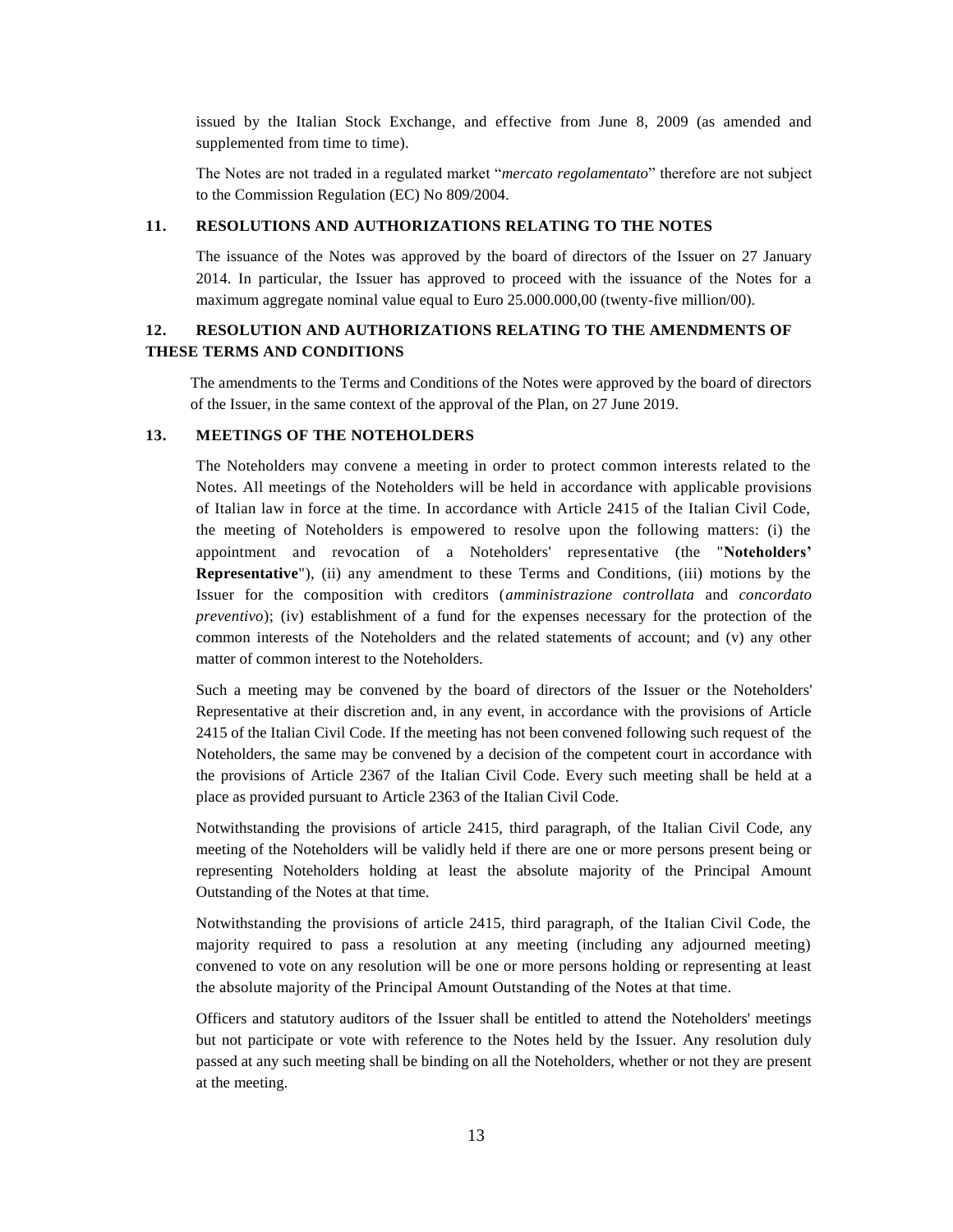The Noteholders' Representative, subject to applicable provisions of Italian law, shall be appointed and remain appointed pursuant to Article 2417 of the Italian Civil Code in order to represent the Noteholders' interests under these Terms and Conditions and to give effect to resolutions passed at a meeting of the Noteholders. If the Noteholders' Representative is not appointed by a meeting of such Noteholders, the Noteholders' Representative shall be appointed by a decree of the court where the Issuer has its registered office at the request of one or more Noteholders or at the request of the board of directors of the Issuer.

#### **13. PRESCRIPTION**

Claims against the Issuer for payments in respect of the Notes will be barred and become void (*prescritti*) unless made within ten years in the case of principal or five years in the case of interest from the date the relevant payment are due.

## **14. TAXATION**

Any tax and fee, present and future, applicable to the Notes shall be borne by the Noteholders; no other costs will be borne by the Issuer.

### **15. NOTICES**

So long as the Notes are held on behalf of the beneficial owners thereof by Monte Titoli, notices to the Noteholders may be given through the systems of Monte Titoli.

### **16. GOVERNING LAW AND JURISDICTION**

The Notes are governed by, and shall be construed in accordance with, Italian law.

The Courts of Milan are to have exclusive jurisdiction to settle any disputes that may arise out of or in connection with these Notes.